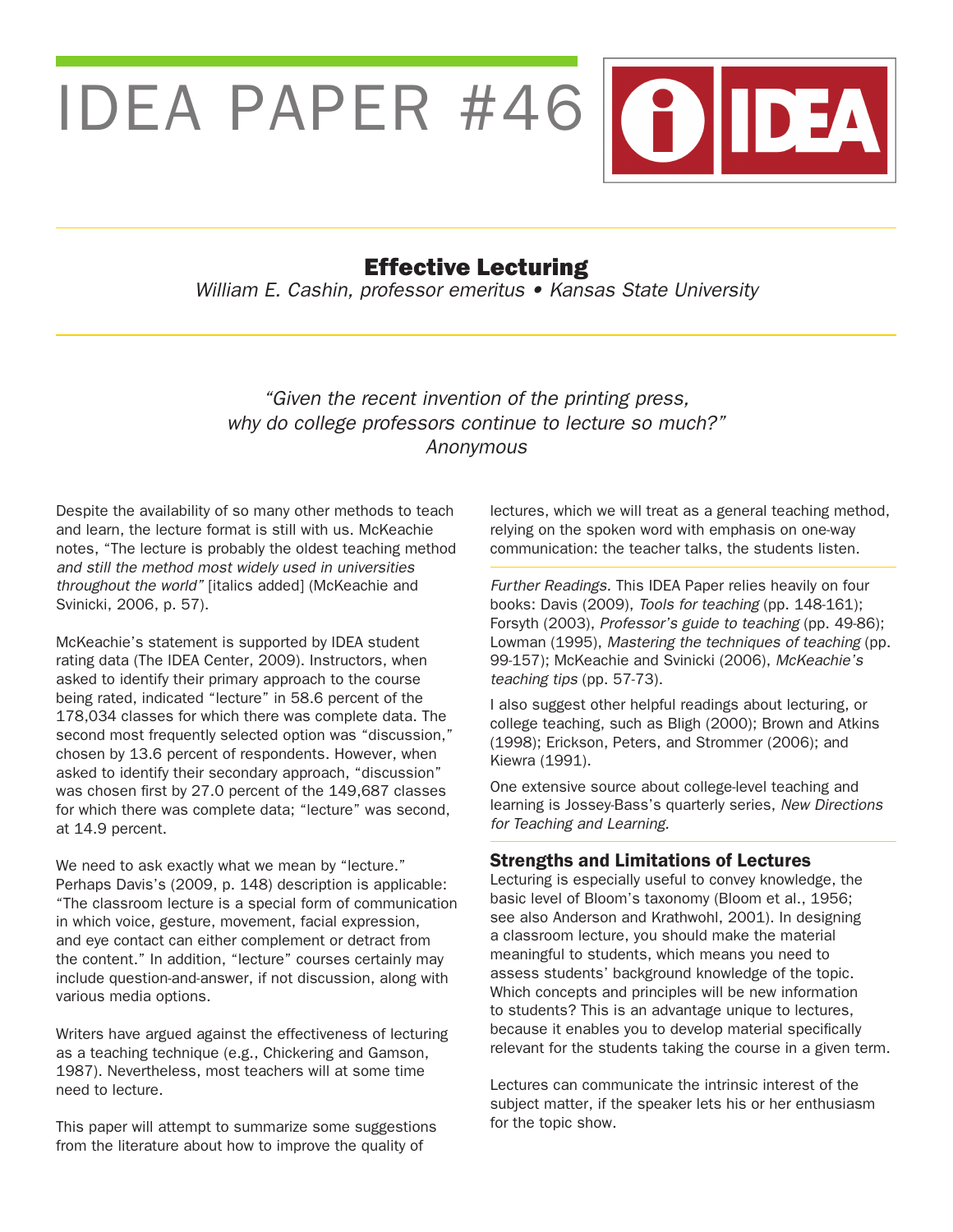Some other advantages attributed to lectures are perhaps more relevant to graduate instruction, especially for majors. Lectures can show how experts in a field think, how they approach questions, and how they try to solve a problem. A lecture can summarize scattered material, or describe latest discoveries or issues.

However, lecturing also has some serious limitations when it becomes the primary means of instruction. The most serious is that lecturing is not suited for higher levels of learning: comprehension, application, analysis, synthesis, evaluation (Bloom et al., 1956), and creativity (Anderson and Krathwohl, 2001).

Perhaps equally limiting, in a traditional lecture, the students are mostly passive. This results in learners' attention waning quickly. If a lecture consists solely of the teacher talking, lack of student feedback can be a big problem.

An added constraint is that, while the lecturer may assume students are relatively similar in important ways (rate of learning, cognitive skills, relevant background knowledge, interest in the subject matter), students may actually differ greatly in their level of understanding.

#### Preparation and Organization

Although many college teachers are most interested in teaching students to think, students nonetheless have to learn something to think *about* — content. Therefore, most college-level teachers will probably need to lecture sometime. How can you lecture more effectively?

Define your learning objectives. Before you ever step into the classroom, figure out why you're there. What do you want students to know and be able to do as a result of this lecture, this class? Moreover, what do you want the students to remember after the course is over? After they have graduated? Why? How many of these goals can be achieved by lecturing? If not all, what else do you need to do?

Choose a format. Davis (2009, p. 137) describes six ways to organize topics. Two examples are topical ("What are some ethical issues in college teaching?") and causal ("Which historical events led to the event being studied?"). She (2009, pp. 137-138) describes six types of lectures, including expository and case study. Lowman (1995, pp. 130-133) describes eight forms of lectures or lecture combinations. Examples are the provocative lecture that challenges the students' knowledge or values, and the punctuated lecture, where the instructor talks for a while, then has the students write their reactions. (See also Angelo and Cross, 1993, pp. 303-306.)

**Outline your lecture notes.** Rather than writing out the lecture to be read verbatim, list major points. Under each major point, list all of the minor points that elaborate upon or explain each major point. Because you are

knowledgeable about your subject matter, you should not find it too difficult to choose these points. The difficulty lies in time constraints which limit how much content can be covered.

Choose examples carefully. A relevant, concrete example — especially if it's something familiar and meaningful to the students — may help far more than paragraphs of abstract or theoretical description.

Include notes for yourself. You can color-code your notes to include suggestions like "Distribute handout," "Show first diagram," or "Pause to ask for questions or comments." Software like PowerPoint can include notes for the presenter that are not shown on the screen but appear on your printed copy.

Deliver your points with the listener in mind. You must present your content in the most listener-friendly way possible (even if you have visuals). Most of what students learn from your lectures will come from listening, *not* seeing. So, use simple words, short sentences, and a conversational style of speaking. Of course, as much as possible, you should present information both visually and aurally.

#### Presentation and Clarity

Find out about the students, their backgrounds, and their goals during the first week. So far we have focused on the teacher. The student is the other half of the partnership. What the students' educational goals are, and what they do with the course content, ultimately may have more to do with how much they learn and remember, than anything you do as the instructor. (See also Further Readings — Topics Relevant to Lecture Classes, at the end of this section). You probably collect basic descriptive information like name, major, previous related courses, and so forth. Try getting some data about motivation. Early in my career, I asked my students what they hoped to get out of the course. Next time, I added, "other than an 'A.'" Eventually, I began to ask them, "If you could learn only three things in this course (general psychology) about human behavior, what would they be?"

Review the major points from your last lecture. At the start of each lecture, review quickly, then ask if there are any questions about the material covered in the last class.

Put up an outline and give cues. Make the organization of the lecture clear — share your outline with students. Forsyth (2003, pp. 71-72) lists 12 cues to help students perceive organization. For example, use verbal signposts ("My fifth and final point...."), or compare and contrast ("What is the difference between analysis and synthesis?").

### Connect the new information with previous content.

Periodically repeat major points and help students see how concepts relate to each other. (See deWinstanley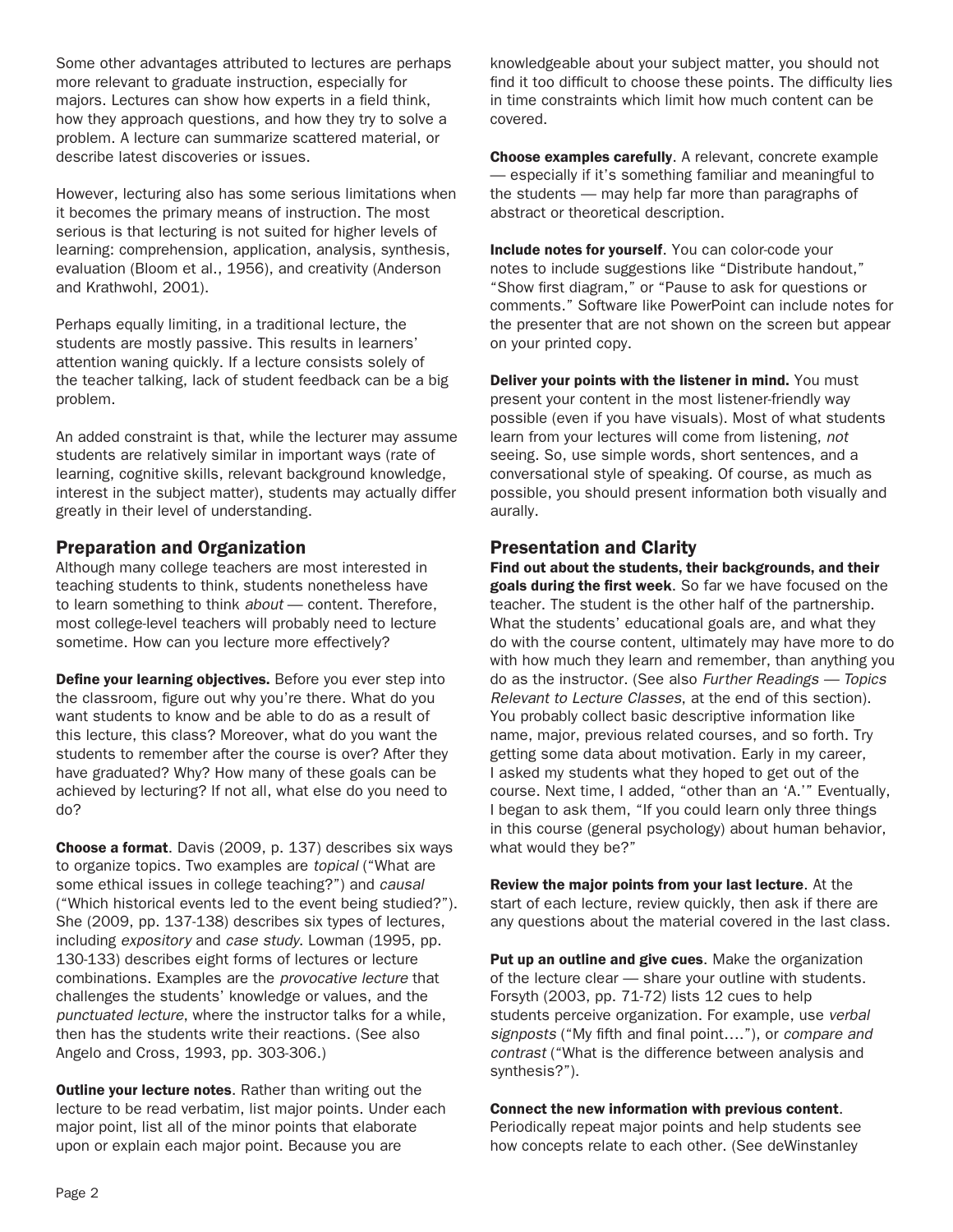and Bjork, 2002, for elaborations on these and other suggestions for successful lecturing.)

Provide examples of the major points you're making. Use relevant examples, and if possible, use current examples familiar to most of the students.

Pace your presentation according to the complexity of the material. If the topic is a difficult one for students, go more slowly, stop for questions, repeat points, and perhaps add another example.

Introduce variety to help keep students' interest and attention. Stop periodically and let the students ask questions relevant to your topic. Inviting comments can also be helpful. Students may have relevant information that you don't know. Don't assume knowledge is restricted to the front of the room!

Permit students to stop you to ask *relevant* questions, make comments, or ask for review. Reading, watching a video, or listening to a podcast all have an advantage that strict lectures do not: The learner can go back to review! As much as possible, give students a chance to "rewind" you.

Use periodic summaries within the lecture. Recap your major points to help students absorb the material. (See also deWinstanley and Bjork, 2002, p. 23 ff.)

Emphasize important material. You could say something like, "Students often have difficulty learning this, but it's a very important concept." Or the ultimate emphasis: "This will be on the test!"

Further Readings — Topics Relevant to Lecture Classes. On teaching the first class: Davis (2009, pp. 37-47), Forsyth (2003, pp. 193-196), McKeachie and Svinicki (2006, pp. 21-28). On taking notes: Davis (2009, pp. 265- 267), Forsyth (2003, pp. 38-43), Kiewra (2002, passim), McKeachie and Svinicki (2006, pp. 70-71).

#### Interest and Stimulation

The previous sections have been primarily concerned with *cognitive* aspects of lecturing, what is sometimes considered "education from the ears up," rather than teaching the "whole" person. This section will consider some affective aspects of lecturing. Simply put, if students find the course material interesting — and maybe even like it — they will probably learn and remember more than if they don't.

(Speaking of the "whole" person, Forsyth [2003, pp. 61-64] describes techniques instructors can use to build rapport, such as learning students' names or engaging in *appropriate* self-disclosure.)

Start class with a question, problem, current event, or something that grabs the students' attention. You might start with a seemingly unrelated but interesting story that will turn out to illustrate one of your main points.

#### Look at the students, move around, and use humor, but *never* at a student's expense.

Be enthusiastic. Communicate that you value what you're lecturing about. I had a metaphysics professor whose face seemed to light up when he talked about "being."

Obviously, avoid being boring. Forsyth (2003, p. 62), lists nine ways to be boring. For example, passivity is found in the teacher who adds nothing beyond the text, offers no personal opinions, and ignores students' questions. Distraction occurs when the teacher is easily sidetracked by students' irrelevant questions, or digresses to tangential topics.

Use multimedia and technology. Multimedia presentations (e.g., slides, audio, websites) can make your lecture more informative, vivid, and immediate, as well as provide variety. Demonstrations and experiments serve the same purpose.

Further Readings — Technological Help. Davis (2009) pp. 431-457; Forsyth (2003) pp. 233-260; Lowman (1995) pp. 145-154; McKeachie and Svinicki (2006) pp. 229-252.

#### Feedback and Interaction

Most lecture courses probably involve much more teacher-talk than student-talk. There are many ways that you can, during a lecture, obtain feedback about how much students are learning, and also enable them to interact with the course material.

#### Watch the students much of the time you're lecturing.

Do they seem to be following what you're saying; are they taking notes? Or do they seem puzzled or confused? A caveat: If a small number of students are falling asleep, reading the campus paper, are online, or are otherwise distracted, it's their choice and their responsibility, not ours. We cannot make them learn! However, it *is* our responsibility to prevent inattentive students from distracting those who want to learn.

If you think your students really don't understand, stop

and ask them questions. Their answers should be more than simply repetition of what you said. Forsyth lists nine "good mechanics when asking questions" (Forsyth, 2003, pp.72-74). For example, signal the question clearly (don't ask multiple questions together), and give students time to think.

Try minute papers. Near the end of class, give the students a minute or more to answer, "What is the most important thing you have learned in this class?" Or, "What important question remains unanswered?" (Angelo and Cross, 1993, p. 148 ff. Their book, *Classroom*  assessment techniques, has over 400 pages of methods to obtain feedback about what students are, or are not, learning.)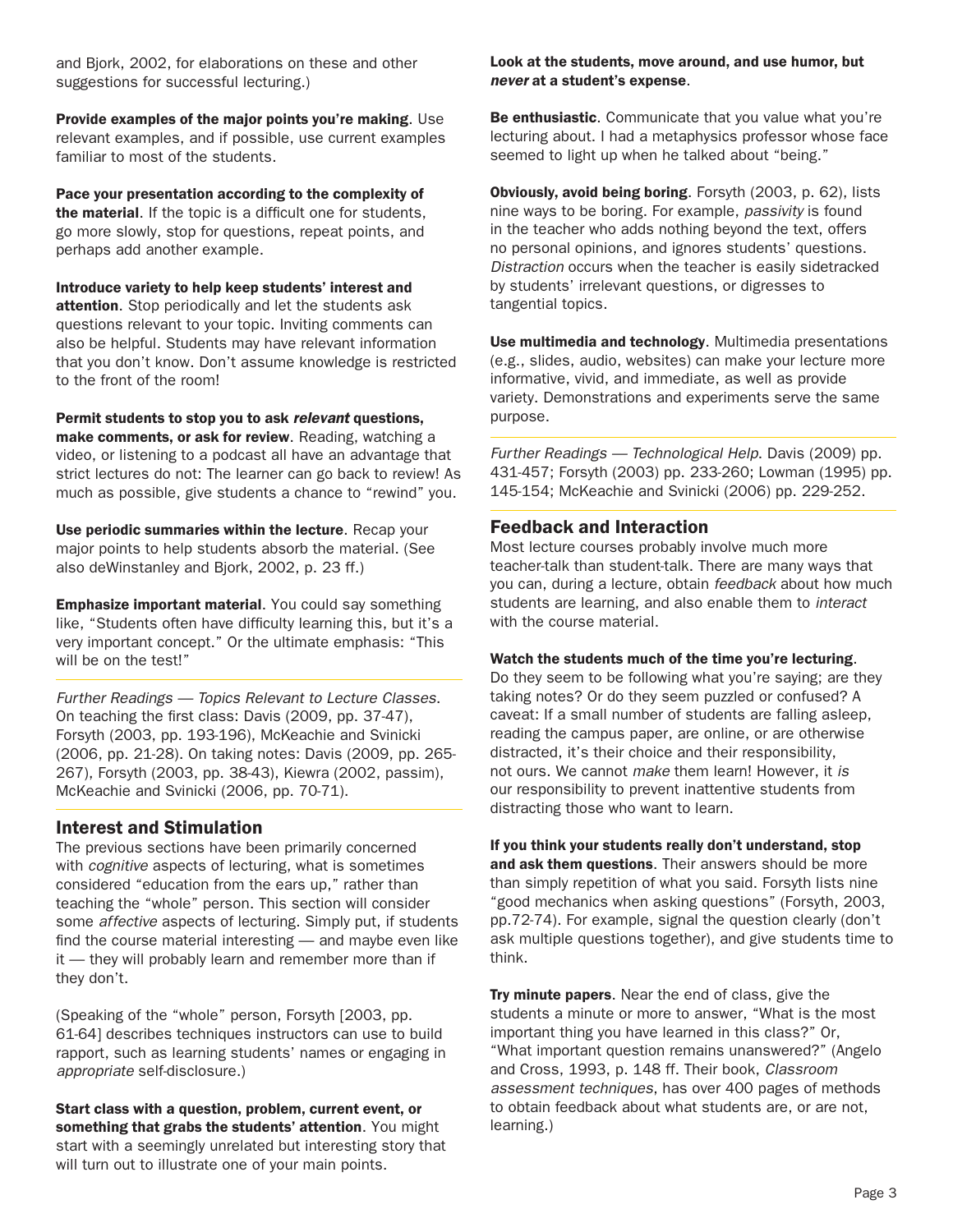Plan for question-and-answer sessions. McKeachie notes that "...before, most teaching was lecture with a lot of student memorization for multiple-choice tests. Now more teachers realize that students need to think about the material more and organize and process it more deeply (Bembenutty, 2008, p. 365)."

Lowman adds, "Experienced instructors know that lectures cannot carry the primary responsibility for conveying information or imparting skills. Readings or problem-solving assignments should do that (Lowman, 1995, p. 137)."

Mix lecture and discussion. Forsyth (2003, pp. 77-78) suggests a mix of these two teaching tools. Lecture for a while, then ask the students for their reactions, or poll the class. Continue lecturing, covering what supports or disconfirms what has been said.

Create formal or informal learning groups. Davis (2009) treats how to improve lectures in "Part IV: The Large-Enrollment Course." In "Part V: Alternatives and Supplements to Lectures and Discussions (pp. 179-253)," she suggests, among other things, using case studies, simulations or games, and role playing.

Bonwell (1996), in the chapter "Enhancing the Lecture," suggests activities like the pause procedure, or thinkpair-share — posing a question and having students in pairs come up with an answer. In lecture summaries, the students listen to part of a lecture, and then groups write summaries.

Further Readings. In addition to the sources cited above, discussions about teaching large classes often describe how to include active learning. Good resources are MacGregor, et al. (2000), Strategies for energizing large classes: From small groups to learning communities, and Weimer (1987), Teaching large classes well. Other improvements come from institutional changes (e.g., creating a one- or two-credit, first-year seminar) rather than changes the individual instructor makes (Turner, 2009).

#### Summary: Ten Things to Remember

- 1. Lecturing is especially useful to convey knowledge, but is not well suited for higher levels of learning.
- 2. Decide what you want the students to know and be able to do as a result of the lecture.
- 3. Outline the lecture notes first your major points, then the minor points that elaborate on or explain each major point.
- 4. Choose relevant, concrete examples, in advance of the lecture, selecting examples familiar and meaningful to the students.
- 5. Find out about the students, their backgrounds, and their goals.
- 6. Permit students to stop you to ask relevant questions, make comments, or ask for review.
- 7. Intersperse periodic summaries within the lecture.
- 8. Start with a question, problem, current event, or something that just grabs the students' attention.
- 9. Watch the students. If you think they don't understand you, stop and ask them questions.
- 10. Use active learning techniques. Use technological aids, such as multimedia presentations.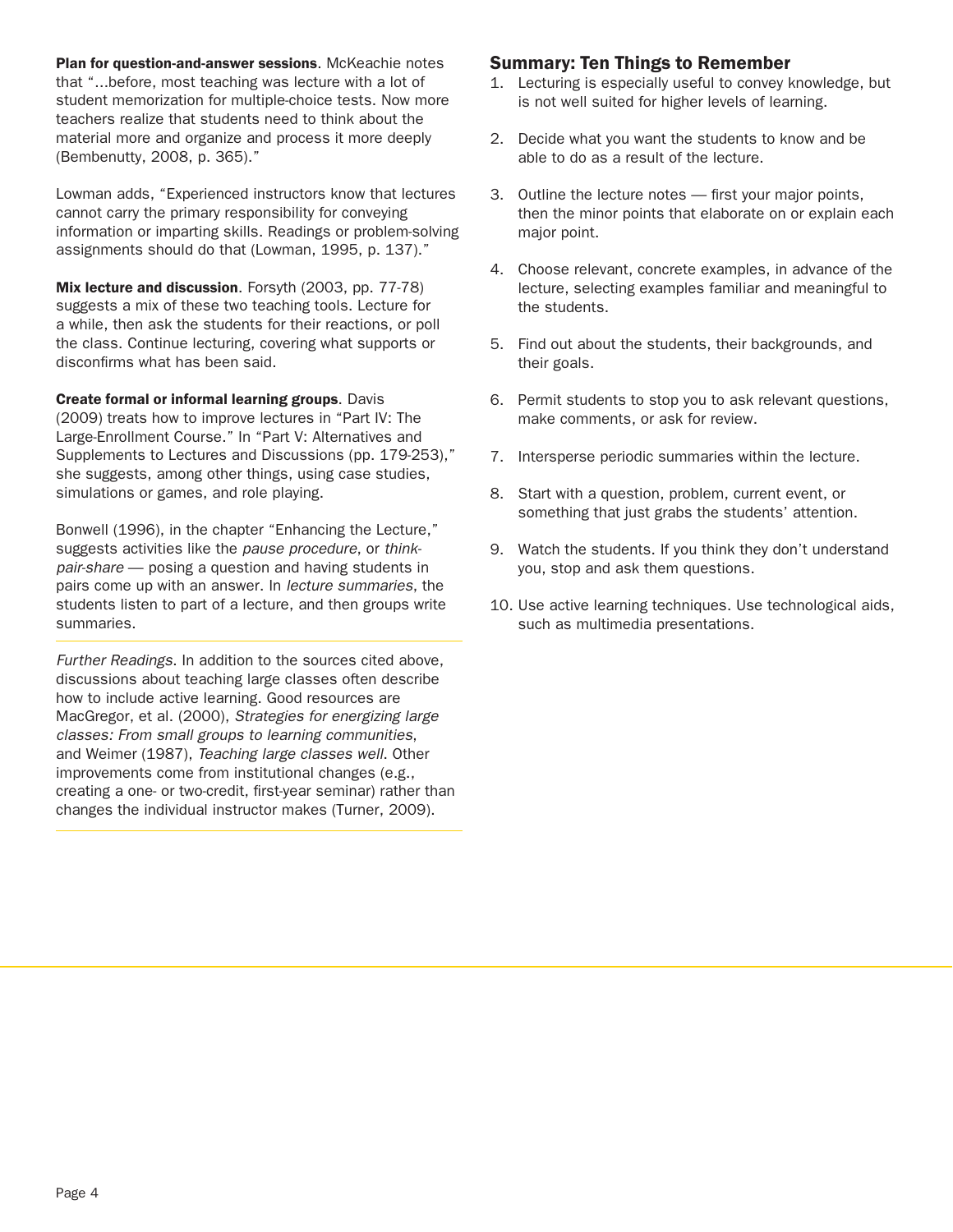#### References

Anderson, L.W. and Krathwohl, D. (2001). A taxonomy for learning, teaching, and assessing: A revision of Bloom's taxonomy of educational objectives. New York: Longman.

Angelo, T.A., and Cross, K.P. (1993). *Classroom assessment*  techniques: A handbook for college teachers (2nd ed.). San Francisco: Jossey-Bass.

Bembenutty, H. (2008). The teacher of teachers talks about learning to learn: An interview with Wilbert (Bill) J. McKeachie. Teaching of Psychology, 35, 363-372.

Bligh, D.A. (2000). What's the use of lectures? San Francisco: Jossey-Bass.

Bloom, B.S., Engelhart, M.D., Furst, E.J., Hill, W.H., and Krathwohl, D.R. (1956). Taxonomy of educational objectives: Handbook I, the cognitive domain. New York: David McKay.

Bonwell, C.C. (1996). Enhancing the lecture: Revitalizing a traditional format. In R.J. Menges and M.D. Svinicki (Eds.), Bringing problem-based learning to higher education: Theory and practice: New Directions for Teaching and Learning, No. 67 (pp. 31-44). San Francisco: Jossey-Bass.

Brown, G., and Atkins, M. (1998). Effective teaching in higher education. London: Methuen.

Chickering, A.W., and Gamson, Z.F. (1987). Seven principles for good practice in undergraduate education. AAHE Bulletin, 39 (7), 3-7.

Davis, B.G. (2009). Tools for teaching (2nd ed.). San Francisco: Jossey-Bass.

deWinstanley, P.A., and Bjork, R.A. (2002). Successful lecturing: Presenting information in ways that engage effective processing. In D.F. Halpern, and M.D. Hakel (Eds).), Applying the science of learning to university teaching and beyond: New Directions for Teaching and Learning, No. 89 (pp. 19-31). San Francisco: Jossey-Bass.

Erickson, B.L., Peters, C.B., and Strommer, D.W. (2006). Teaching first-year college students. San Francisco: Jossey-Bass.

Forsyth, D.R. (2003). Professor's guide to teaching: Psychological principles and practices. Washington, DC: American Psychological Association.

The IDEA Center (March 10, 2009). Personal communication.

Kiewra, K.A. (1991). Aids to lecture learning. Educational Psychologist, 26, 37-53.

Kiewra, K.A. (2002). How classroom teachers can help students learn and teach them how to learn. Theory into Practice, 41, 71-80.

Lowman, J. (1995). Mastering the techniques of teaching (2nd ed.).